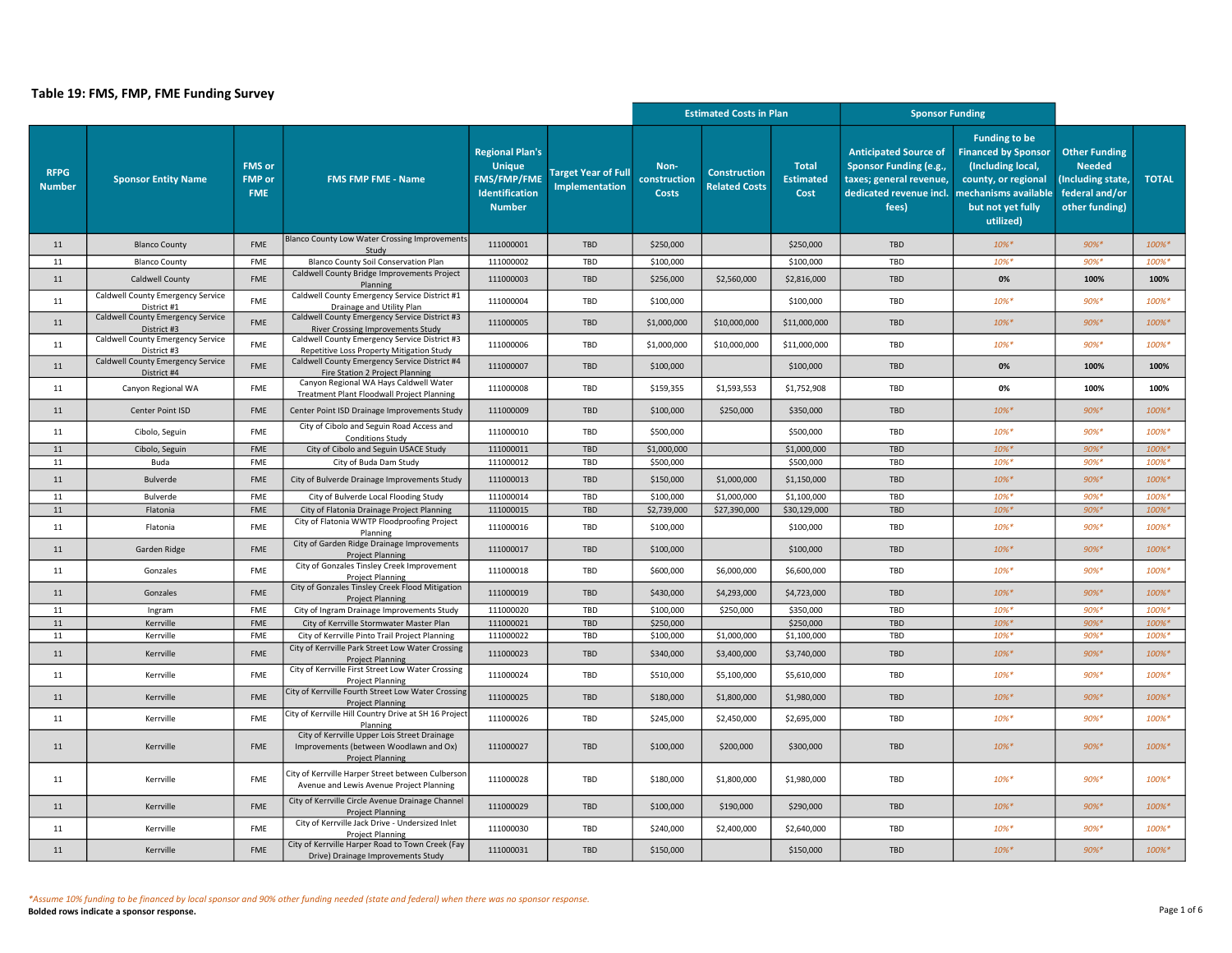|                              |                            |                                              |                                                                                                                                            |                                                                                                  |                                                     | <b>Estimated Costs in Plan</b>       |                                             |                                          | <b>Sponsor Funding</b>                                                                                                       |                                                                                                                                                          |                                                                                                |              |
|------------------------------|----------------------------|----------------------------------------------|--------------------------------------------------------------------------------------------------------------------------------------------|--------------------------------------------------------------------------------------------------|-----------------------------------------------------|--------------------------------------|---------------------------------------------|------------------------------------------|------------------------------------------------------------------------------------------------------------------------------|----------------------------------------------------------------------------------------------------------------------------------------------------------|------------------------------------------------------------------------------------------------|--------------|
| <b>RFPG</b><br><b>Number</b> | <b>Sponsor Entity Name</b> | <b>FMS</b> or<br><b>FMP</b> or<br><b>FME</b> | <b>FMS FMP FME - Name</b>                                                                                                                  | <b>Regional Plan's</b><br><b>Unique</b><br><b>FMS/FMP/FME</b><br>Identification<br><b>Number</b> | <b>Target Year of Full</b><br><b>Implementation</b> | Non-<br>construction<br><b>Costs</b> | <b>Construction</b><br><b>Related Costs</b> | <b>Total</b><br><b>Estimated</b><br>Cost | <b>Anticipated Source of</b><br><b>Sponsor Funding (e.g.,</b><br>taxes; general revenue,<br>dedicated revenue incl.<br>fees) | <b>Funding to be</b><br><b>Financed by Sponsor</b><br>(Including local,<br>county, or regional<br>mechanisms available<br>but not yet fully<br>utilized) | <b>Other Funding</b><br><b>Needed</b><br>(Including state,<br>federal and/or<br>other funding) | <b>TOTAL</b> |
| 11                           | Kyle                       | <b>FME</b>                                   | City of Kyle Structural Engineering Design Manua                                                                                           | 111000032                                                                                        | TBD                                                 | \$100,000                            |                                             | \$100,000                                | TBD                                                                                                                          | $10\%*$                                                                                                                                                  | $90%$ *                                                                                        | 100%*        |
| 11                           | Kyle                       | <b>FME</b>                                   | City of Kyle Prairie and Woodland Restoration<br>Plan                                                                                      | 111000033                                                                                        | TBD                                                 | \$250,000                            |                                             | \$250,000                                | <b>TBD</b>                                                                                                                   | $10\%*$                                                                                                                                                  | $90%$ *                                                                                        | 100%*        |
| 11                           | Kyle                       | FME                                          | City of Kyle - N. Burleson Street Drainage<br><b>Improvements Project Planning</b>                                                         | 111000034                                                                                        | TBD                                                 | \$983,000                            | \$9,830,000                                 | \$10,813,000                             | TBD                                                                                                                          | $10\%$ *                                                                                                                                                 | $90%$ *                                                                                        | 100%*        |
| 11                           | Lockhart                   | <b>FME</b>                                   | City of Lockhart Drainage Improvements Study                                                                                               | 111000035                                                                                        | <b>TBD</b>                                          | \$2,400,000                          | \$2,400,000                                 | \$4,800,000                              | <b>TBD</b>                                                                                                                   | $10\%$ *                                                                                                                                                 | $90\%$ *                                                                                       | 100%*        |
| 11                           | Lockhart                   | <b>FME</b>                                   | City of Lockhart USACE Study                                                                                                               | 111000036                                                                                        | TBD                                                 | \$360,000                            |                                             | \$360,000                                | TBD                                                                                                                          | $10\%$ *                                                                                                                                                 | $90%$ *                                                                                        | 100%*        |
| 11                           | Luling                     | FME                                          | City of Luling Drainage Improvements Study                                                                                                 | 111000037                                                                                        | TBD                                                 | \$150,000                            | \$1,000,000                                 | \$1,150,000                              | TBD                                                                                                                          | $10\%*$                                                                                                                                                  | $90%$ *                                                                                        | 100%*        |
| 11                           | Martindale                 | FME                                          | City of Martindale Drainage Improvements Study                                                                                             | 111000038                                                                                        | TBD                                                 | \$100,000                            | \$250,000                                   | \$350,000                                | TBD                                                                                                                          | $10\%$ *                                                                                                                                                 | $90%$ *                                                                                        | 100%*        |
| 11                           | <b>Mountain City</b>       | FME                                          | City of Mountain City Repetitive Loss Structure<br>Mitigation Study                                                                        | 111000039                                                                                        | TBD                                                 | \$150,000                            |                                             | \$150,000                                | TBD                                                                                                                          | $10\%*$                                                                                                                                                  | $90%$ *                                                                                        | 100%*        |
| 11                           | New Braunfels              | <b>FME</b>                                   | City of New Braunfels Goodwin Lane<br><b>Improvements Project Planning</b>                                                                 | 111000040                                                                                        | TBD                                                 | \$200,000                            | \$2,000,000                                 | \$2,200,000                              | TBD                                                                                                                          | $10\%$ *                                                                                                                                                 | $90%$ *                                                                                        | 100%*        |
| $11\,$                       | <b>New Braunfels</b>       | <b>FME</b>                                   | City of New Braunfels Voluntary Buyout Program<br><b>Project Planning</b>                                                                  | 111000041                                                                                        | <b>TBD</b>                                          | \$150,000                            | \$1,500,000                                 | \$1,650,000                              | <b>TBD</b>                                                                                                                   | $10\%*$                                                                                                                                                  | $90%$ *                                                                                        | 100%*        |
| 11                           | New Braunfels              | FME                                          | City of New Braunfels - Landa Park Aquatics<br>Complex - Green Stormwater Infrastructure<br><b>Retrofit Project Planning</b>               | 111000042                                                                                        | TBD                                                 | \$675,086                            |                                             | \$675,086                                | TBD                                                                                                                          | $10\%$ *                                                                                                                                                 | $90%$ *                                                                                        | 100%*        |
| 11                           | <b>New Braunfels</b>       | <b>FME</b>                                   | City of New Braunfels - Box Culvert Installation to<br>Reduce Flood Risk on Blieders Creek, Comal River<br>and Landa Park Project Planning | 111000043                                                                                        | TBD                                                 | \$878,000                            | \$10,888,000                                | \$11,766,000                             | TBD                                                                                                                          | $10\%$ *                                                                                                                                                 | $90\%$ *                                                                                       | 100%*        |
| 11                           | New Braunfels              | <b>FME</b>                                   | City of New Braunfels Faust St / Nacogdoches Ave<br><b>Improvements Project Planning</b>                                                   | 111000044                                                                                        | TBD                                                 | \$1,102,000                          | \$12,425,000                                | \$13,527,000                             | TBD                                                                                                                          | $10\%$ *                                                                                                                                                 | $90%$ *                                                                                        | 100%*        |
| 11                           | <b>New Braunfels</b>       | <b>FME</b>                                   | City of New Braunfels Dry Comal Creek Tributary<br>East Watershed Project Planning                                                         | 111000045                                                                                        | TBD                                                 | \$344,000                            | \$4,464,000                                 | \$4,808,000                              | <b>TBD</b>                                                                                                                   | $10\%*$                                                                                                                                                  | $90%$ *                                                                                        | 100%*        |
| 11                           | New Braunfels              | <b>FME</b>                                   | City of New Braunfels Comal Springs Watershed<br><b>Project Planning</b>                                                                   | 111000046                                                                                        | TBD                                                 | \$869,000                            | \$1,995,000                                 | \$2,864,000                              | TBD                                                                                                                          | $10\%$ *                                                                                                                                                 | $90%$ *                                                                                        | 100%*        |
| 11                           | <b>New Braunfels</b>       | <b>FME</b>                                   | City of New Braunfels Hunters Creek Regional<br><b>Project Planning</b>                                                                    | 111000047                                                                                        | TBD                                                 | \$211,000                            |                                             | \$211,000                                | TBD                                                                                                                          | $10\%*$                                                                                                                                                  | $90%$ *                                                                                        | 100%*        |
| 11                           | New Braunfels              | <b>FME</b>                                   | City of New Braunfels South Guadalupe Tributary<br><b>Watershed Project Planning</b>                                                       | 111000048                                                                                        | TBD                                                 | \$168,000                            | \$1,512,000                                 | \$1,680,000                              | TBD                                                                                                                          | $10\%*$                                                                                                                                                  | $90%$ *                                                                                        | 100%*        |
| 11                           | <b>New Braunfels</b>       | <b>FME</b>                                   | City of New Braunfels Dry Comal Creek West<br>Watershed Project Planning                                                                   | 111000049                                                                                        | TBD                                                 | \$126,000                            | \$1,459,000                                 | \$1,585,000                              | <b>TBD</b>                                                                                                                   | $10\%*$                                                                                                                                                  | $90%$ *                                                                                        | 100%*        |
| 11                           | New Braunfels              | <b>FME</b>                                   | City of New Braunfels Stream and Rain Guage<br>Study                                                                                       | 111000050                                                                                        | TBD                                                 | \$175,000                            |                                             | \$175,000                                | TBD                                                                                                                          | $10\%$ *                                                                                                                                                 | $90%$ *                                                                                        | 100%*        |
| 11                           | Niederwald                 | <b>FME</b>                                   | City of Niederwald Engineering Review of City<br>Hall                                                                                      | 111000051                                                                                        | TBD                                                 | \$10,000                             |                                             | \$10,000                                 | <b>TBD</b>                                                                                                                   | $10\%*$                                                                                                                                                  | $90%$ *                                                                                        | 100%*        |
| 11                           | Nixon                      | <b>FME</b>                                   | City of Nixon Voluntary Buyout Program Project<br>Planning                                                                                 | 111000052                                                                                        | TBD                                                 | \$150,000                            |                                             | \$150,000                                | TBD                                                                                                                          | $10\%$ *                                                                                                                                                 | $90%$ *                                                                                        | 100%*        |
| 11                           | Refugio                    | <b>FME</b>                                   | City of Refugio Water and Wastewater System<br>Resiliency Improvement Project Planning                                                     | 111000053                                                                                        | TBD                                                 | \$1,211,263                          | \$12,112,636                                | \$13,323,899                             | <b>TBD</b>                                                                                                                   | $10\%$ *                                                                                                                                                 | $90\%$ *                                                                                       | 100%*        |
| 11                           | San Marcos                 | <b>FME</b>                                   | City of San Marcos Regional Detention Study                                                                                                | 111000054                                                                                        | TBD                                                 | \$200,000                            |                                             | \$200,000                                | TBD                                                                                                                          | 0%                                                                                                                                                       | 100%                                                                                           | 100%         |
| 11                           | San Marcos                 | <b>FME</b>                                   | City of San Marcos Modeling of Purgatory Creek<br>and Willow Springs Creek Overflow Area                                                   | 111000055                                                                                        | TBD                                                 | \$271,000                            |                                             | \$271,000                                | TBD                                                                                                                          | $10\%$ *                                                                                                                                                 | $90\%$ *                                                                                       | 100%*        |
| 11                           | San Marcos                 | FME                                          | City of San Marcos Low Water Crossing at<br>Jackman Project Planning                                                                       | 111000056                                                                                        | TBD                                                 | \$150,000                            | \$800,000                                   | \$950,000                                | TBD                                                                                                                          | 0%                                                                                                                                                       | 100%                                                                                           | 100%         |
| 11                           | San Marcos                 | <b>FME</b>                                   | City of San Marcos Low Water Crossing at<br>Mitchell and Purgatory Creek Project Planning                                                  | 111000057                                                                                        | TBD                                                 | \$200,000                            | \$2,000,000                                 | \$2,200,000                              | <b>TBD</b>                                                                                                                   | 0%                                                                                                                                                       | 100%                                                                                           | 100%         |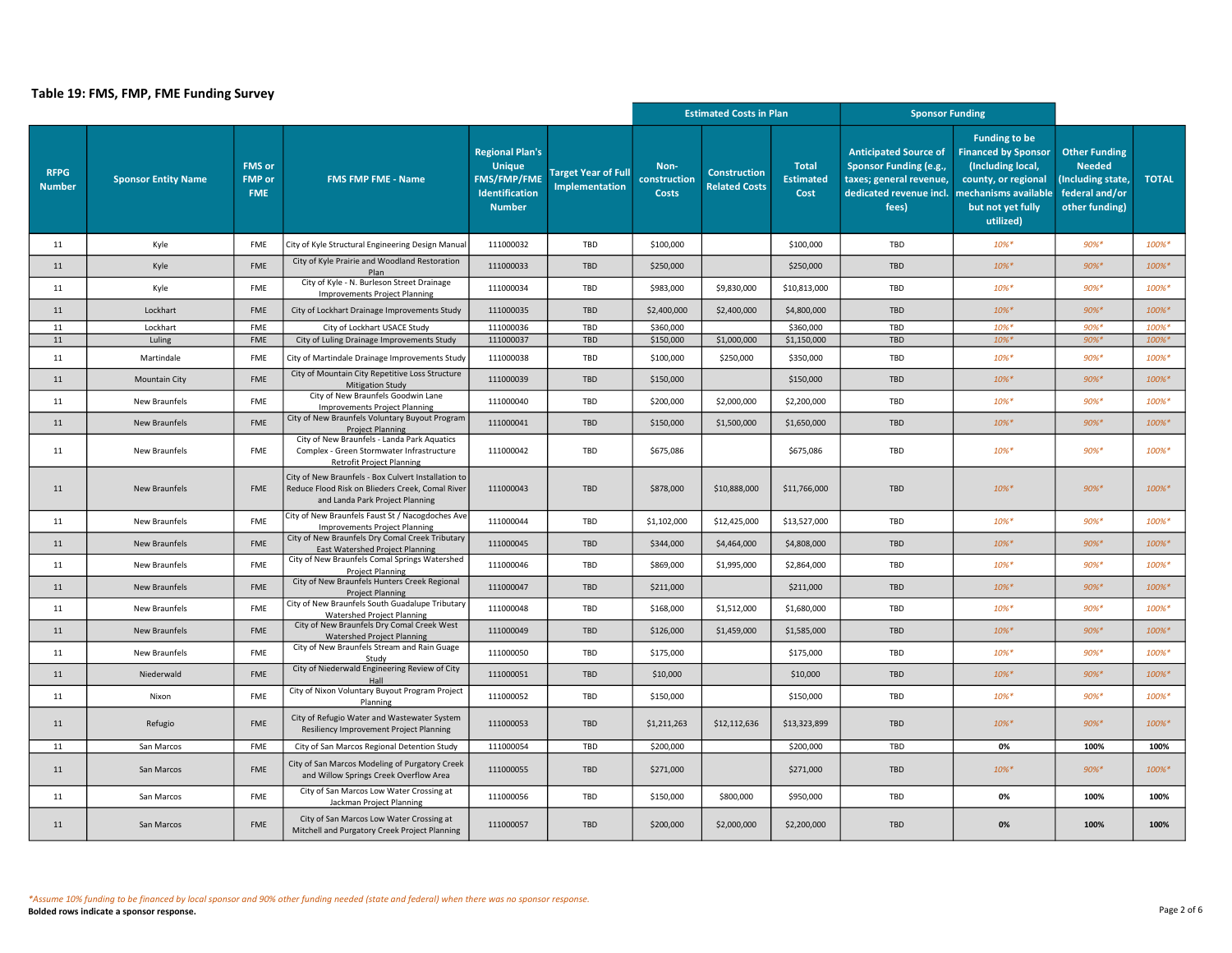|                              |                            |                                              |                                                                                            |                                                                                                  |                                                     | <b>Estimated Costs in Plan</b>       |                                             |                                          | <b>Sponsor Funding</b>                                                                                                                              |                                                                                                                                  |                                                                                                |              |
|------------------------------|----------------------------|----------------------------------------------|--------------------------------------------------------------------------------------------|--------------------------------------------------------------------------------------------------|-----------------------------------------------------|--------------------------------------|---------------------------------------------|------------------------------------------|-----------------------------------------------------------------------------------------------------------------------------------------------------|----------------------------------------------------------------------------------------------------------------------------------|------------------------------------------------------------------------------------------------|--------------|
| <b>RFPG</b><br><b>Number</b> | <b>Sponsor Entity Name</b> | <b>FMS or</b><br><b>FMP</b> or<br><b>FME</b> | <b>FMS FMP FME - Name</b>                                                                  | <b>Regional Plan's</b><br><b>Unique</b><br><b>FMS/FMP/FME</b><br>Identification<br><b>Number</b> | <b>Target Year of Full</b><br><b>Implementation</b> | Non-<br>construction<br><b>Costs</b> | <b>Construction</b><br><b>Related Costs</b> | <b>Total</b><br><b>Estimated</b><br>Cost | <b>Anticipated Source of</b><br><b>Sponsor Funding (e.g.,</b><br>taxes; general revenue,<br>dedicated revenue incl.   mechanisms available<br>fees) | <b>Funding to be</b><br><b>Financed by Sponsor</b><br>(Including local,<br>county, or regional<br>but not yet fully<br>utilized) | <b>Other Funding</b><br><b>Needed</b><br>(Including state,<br>federal and/or<br>other funding) | <b>TOTAL</b> |
| 11                           | San Marcos                 | FME                                          | City of San Marcos LWC at River Road and<br>Railroad Trestle/Blanco River Project Planning | 111000058                                                                                        | TBD                                                 | \$150,000                            |                                             | \$150,000                                | TBD                                                                                                                                                 | 0%                                                                                                                               | 100%                                                                                           | 100%         |
| 11                           | San Marcos                 | FME                                          | City of San Marcos LWC at S LBJ and Purgatory<br><b>Creek Project Planning</b>             | 111000059                                                                                        | TBD                                                 | \$150,000                            |                                             | \$150,000                                | TBD                                                                                                                                                 | 0%                                                                                                                               | 100%                                                                                           | 100%         |
| 11                           | San Marcos                 | <b>FME</b>                                   | City of San Marcos - Extension of River Ridge<br>Parkway West Project Planning             | 111000060                                                                                        | TBD                                                 | \$298,000                            | \$2,979,000                                 | \$3,277,000                              | TBD                                                                                                                                                 | 0%                                                                                                                               | 100%                                                                                           | 100%         |
| 11                           | Seguin                     | FME                                          | City of Seguin Drainage Improvements Study                                                 | 111000061                                                                                        | TBD                                                 | \$1,100,000                          | \$11,000,000                                | \$12,100,000                             | TBD                                                                                                                                                 | 10%*                                                                                                                             | $90%$ *                                                                                        | 100%*        |
| 11                           | Seguin                     | FME                                          | City of Seguin Low Water Crossing Improvements<br>Study                                    | 111000062                                                                                        | TBD                                                 | \$1,500,000                          | \$15,000,000                                | \$16,500,000                             | TBD                                                                                                                                                 | 10%*                                                                                                                             | 90%*                                                                                           | 100%*        |
| 11                           | Seguin                     | <b>FME</b>                                   | City of Seguin Ingress Egress Improvements<br><b>Project Planning</b>                      | 111000063                                                                                        | TBD                                                 | \$250,000                            |                                             | \$250,000                                | <b>TBD</b>                                                                                                                                          | $10\%$ *                                                                                                                         | $90%$ *                                                                                        | 100%*        |
| 11                           | Seguin                     | FME                                          | City of Seguin City-wide Drainage Improvements<br><b>Project Planning</b>                  | 111000064                                                                                        | TBD                                                 | \$200,000                            | \$2,000,000                                 | \$2,200,000                              | TBD                                                                                                                                                 | 10%*                                                                                                                             | $90%$ *                                                                                        | 100%*        |
| 11                           | Seguin                     | <b>FME</b>                                   | City of Seguin Voluntary Buyout Program Project<br>Planning                                | 111000065                                                                                        | <b>TBD</b>                                          | \$300,000                            | \$3,000,000                                 | \$3,300,000                              | <b>TBD</b>                                                                                                                                          | $10\%$ *                                                                                                                         | $90%$ *                                                                                        | 100%*        |
| 11                           | Seguin                     | FME                                          | City of Seguin Citywide Drainage Project Planning                                          | 111000066                                                                                        | TBD                                                 | \$4,304,000                          | \$43,038,000                                | \$47,342,000                             | TBD                                                                                                                                                 | $10\%$ *                                                                                                                         | $90%$ *                                                                                        | 100%*        |
| 11                           | Seguin                     | FME                                          | City of Seguin Sewage Treatment Plant<br><b>Floodproofing Project Planning</b>             | 111000067                                                                                        | TBD                                                 | \$100,000                            | \$250,000                                   | \$350,000                                | TBD                                                                                                                                                 | 10%*                                                                                                                             | 90%*                                                                                           | 100%*        |
| 11                           | Uhland                     | <b>FME</b>                                   | City of Uhland Drainage Improvement Project<br>Planning                                    | 111000068                                                                                        | TBD                                                 | \$1,334,000                          | \$13,331,000                                | \$14,665,000                             | TBD                                                                                                                                                 | $10\%$ *                                                                                                                         | 90%*                                                                                           | 100%*        |
| 11                           | Victoria                   | <b>FME</b>                                   | City of Victoria Drainage Improvement Study                                                | 111000069                                                                                        | TBD                                                 | \$1,000,000                          | \$1,000,000                                 | \$2,000,000                              | TBD                                                                                                                                                 | $10\%$ *                                                                                                                         | $90%$ *                                                                                        | 100%*        |
| 11                           | Victoria                   | <b>FME</b>                                   | City of Victoria Harden Critical Infrastructure<br><b>Project Planning</b>                 | 111000070                                                                                        | TBD                                                 | \$100,000                            |                                             | \$100,000                                | TBD                                                                                                                                                 | $10\%$ *                                                                                                                         | $90\%$ *                                                                                       | 100%*        |
| 11                           | Victoria                   | <b>FME</b>                                   | City of Victoria Voluntary Buyout Program Project<br>Planning                              | 111000071                                                                                        | <b>TBD</b>                                          | \$150,000                            | \$1,000,000                                 | \$1,150,000                              | <b>TBD</b>                                                                                                                                          | $10\%$ *                                                                                                                         | $90%$ *                                                                                        | 100%*        |
| 11                           | Victoria                   | FME                                          | City of Victoria Flood Gate Project Planning                                               | 111000072                                                                                        | TBD                                                 | \$45,000                             | \$5,000,000                                 | \$5,045,000                              | TBD                                                                                                                                                 | $10\%$ *                                                                                                                         | $90%$ *                                                                                        | 100%*        |
| 11                           | Victoria                   | <b>FME</b>                                   | City of Victoria Regional Drainage Solutions<br><b>Project Planning</b>                    | 111000073                                                                                        | TBD                                                 | \$1,327,962                          | \$13,279,625                                | \$14,607,587                             | <b>TBD</b>                                                                                                                                          | $10\%$ *                                                                                                                         | 90%*                                                                                           | 100%*        |
| 11                           | Victoria                   | FME                                          | City of Victoria - Storm Sewer Improvements<br><b>Project Planning</b>                     | 111000074                                                                                        | TBD                                                 | \$3,946,100                          | \$39,461,000                                | \$43,407,100                             | TBD                                                                                                                                                 | $10\%$ *                                                                                                                         | $90%$ *                                                                                        | 100%*        |
| 11                           | Victoria                   | <b>FME</b>                                   | City of Victoria Clean and Televise Storm Sewers<br><b>Project Planning</b>                | 111000075                                                                                        | <b>TBD</b>                                          | \$1,662,106                          | \$16,621,061                                | \$18,283,167                             | <b>TBD</b>                                                                                                                                          | $10\%$ *                                                                                                                         | $90%$ *                                                                                        | 100%*        |
| 11                           | Victoria                   | FME                                          | City of Victoria Regrade Priority Ditches and<br>Driveway Culverts Project Planning        | 111000076                                                                                        | TBD                                                 | \$1,165,853                          | \$11,658,531                                | \$12,824,384                             | TBD                                                                                                                                                 | $10\%$ *                                                                                                                         | $90%$ *                                                                                        | 100%*        |
| 11                           | Victoria                   | FME                                          | City of Victoria Repair Channel Failures &<br>Sediment Removal Project Planning            | 111000077                                                                                        | TBD                                                 | \$276,201                            | \$2,762,014                                 | \$3,038,215                              | <b>TBD</b>                                                                                                                                          | $10\%$ *                                                                                                                         | $90%$ *                                                                                        | 100%*        |
| 11                           | Victoria                   | FME                                          | City of Victoria Stream Restoration Study                                                  | 111000078                                                                                        | TBD                                                 | \$500,000                            | \$5,000,000                                 | \$5,500,000                              | TBD                                                                                                                                                 | $10\%$ *                                                                                                                         | $90\%$ *                                                                                       | 100%*        |
| 11                           | Waelder                    | FME                                          | City of Waelder Voluntary Buyout Program<br><b>Project Planning</b>                        | 111000079                                                                                        | TBD                                                 | \$150,000                            |                                             | \$150,000                                | <b>TBD</b>                                                                                                                                          | $10\%$ *                                                                                                                         | $90%$ *                                                                                        | 100%*        |
| 11                           | Wimberley                  | FME                                          | City of Wimberley Drainage Master Plan<br>City of Wimberley FM 1492 at Blanco River Low    | 111000080                                                                                        | TBD                                                 | \$150,000                            |                                             | \$150,000                                | TBD                                                                                                                                                 | $10\%$ *                                                                                                                         | $90\%$ *                                                                                       | 100%*        |
| 11                           | Wimberley                  | FME                                          | <b>Water Crossing Project Planning</b>                                                     | 111000081                                                                                        | TBD                                                 | \$100,000                            | \$1,000,000                                 | \$1,100,000                              | <b>TBD</b>                                                                                                                                          | 10%*                                                                                                                             | 90%*                                                                                           | 100%*        |
| 11                           | Wimberley                  | FME                                          | City of Wimberley Hidden Valley at Blanco River<br>Low Water Crossing Project Planning     | 111000082                                                                                        | TBD                                                 | \$100,000                            | \$800,000                                   | \$900,000                                | TBD                                                                                                                                                 | 10%*                                                                                                                             | 90%*                                                                                           | 100%*        |
| 11                           | Wimberley                  | <b>FME</b>                                   | City of Wimberley Little Arkansas at Blanco River<br>Low Water Crossing Project Planning   | 111000083                                                                                        | TBD                                                 | \$100,000                            | \$1,000,000                                 | \$1,100,000                              | <b>TBD</b>                                                                                                                                          | $10\%$ *                                                                                                                         | $90%$ *                                                                                        | 100%*        |
| 11                           | Wimberley                  | FME                                          | City of Wimberley Valley Drive at Pierce Creek<br>Low Water Crossing Project Planning      | 111000084                                                                                        | TBD                                                 | \$100,000                            | \$500,000                                   | \$600,000                                | TBD                                                                                                                                                 | 10%*                                                                                                                             | $90%$ *                                                                                        | 100%*        |
| 11                           | Wimberley                  | <b>FME</b>                                   | City of Wimberley Flite Acres Road Low Water<br><b>Crossing Project Planning</b>           | 111000085                                                                                        | TBD                                                 | \$100,000                            | \$500,000                                   | \$600,000                                | <b>TBD</b>                                                                                                                                          | $10\%$ *                                                                                                                         | $90\% *$                                                                                       | 100%*        |
| 11                           | Wimberley                  | <b>FME</b>                                   | City of Wimberley FM 1492 at Pierce Creek Low<br><b>Water Crossing Project Planning</b>    | 111000086                                                                                        | TBD                                                 | \$100,000                            | \$250,000                                   | \$350,000                                | TBD                                                                                                                                                 | $10\%$ *                                                                                                                         | $90%$ *                                                                                        | 100%*        |
| 11                           | Wimberley                  | FME                                          | City of Wimberley Wilson Creek at River Road<br>Low Water Crossing Project Planning        | 111000087                                                                                        | TBD                                                 | \$100,000                            |                                             | \$100,000                                | TBD                                                                                                                                                 | $10\%$ *                                                                                                                         | 90%*                                                                                           | 100%*        |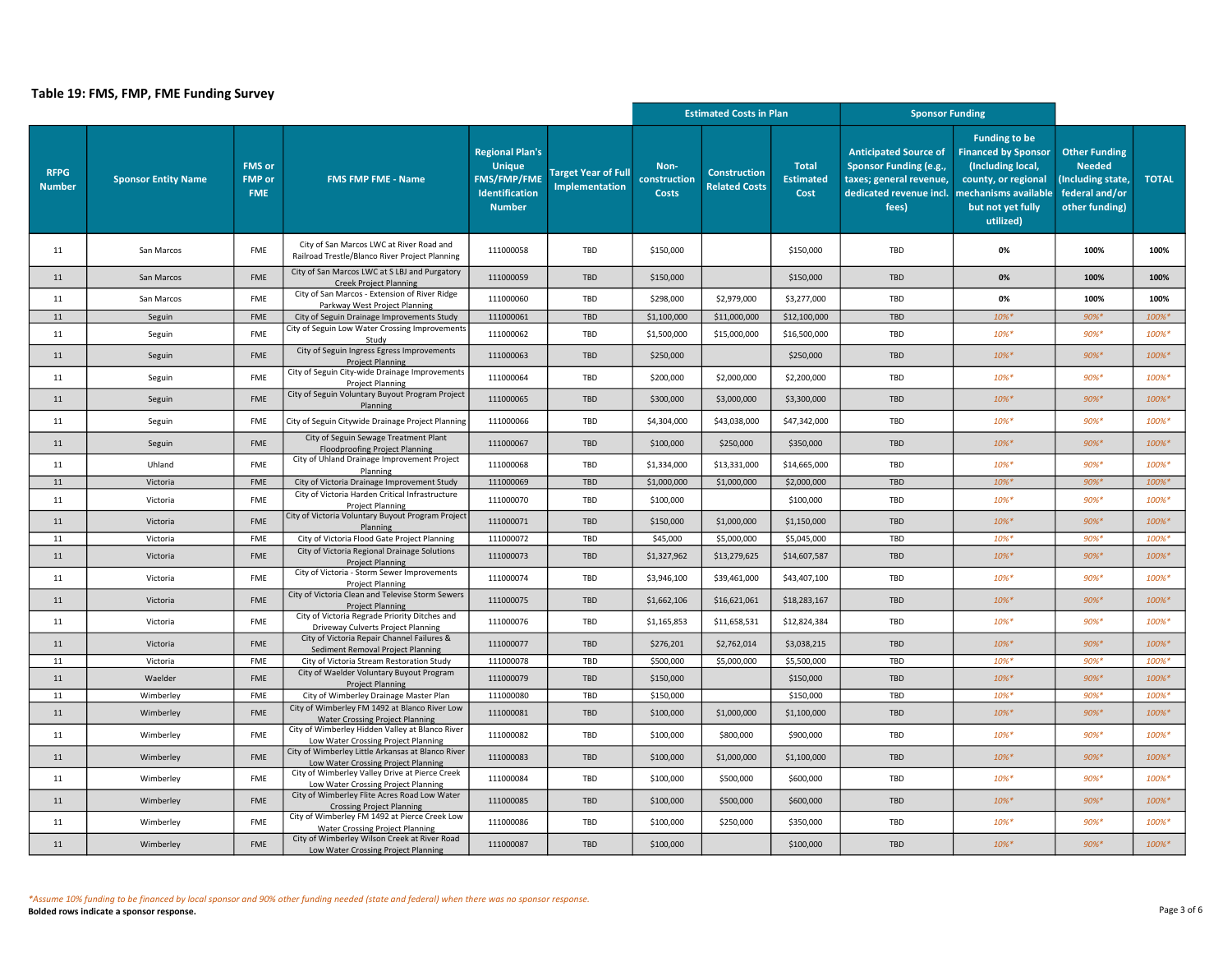|                              |                                 |                                              |                                                                                                       |                                                                                                  |                                                     | <b>Estimated Costs in Plan</b>       |                                             |                                          | <b>Sponsor Funding</b>                                                                                                                            |                                                                                                                                  |                                                                                                |              |
|------------------------------|---------------------------------|----------------------------------------------|-------------------------------------------------------------------------------------------------------|--------------------------------------------------------------------------------------------------|-----------------------------------------------------|--------------------------------------|---------------------------------------------|------------------------------------------|---------------------------------------------------------------------------------------------------------------------------------------------------|----------------------------------------------------------------------------------------------------------------------------------|------------------------------------------------------------------------------------------------|--------------|
| <b>RFPG</b><br><b>Number</b> | <b>Sponsor Entity Name</b>      | <b>FMS</b> or<br><b>FMP</b> or<br><b>FME</b> | <b>FMS FMP FME - Name</b>                                                                             | <b>Regional Plan's</b><br><b>Unique</b><br><b>FMS/FMP/FME</b><br>Identification<br><b>Number</b> | <b>Target Year of Full</b><br><b>Implementation</b> | Non-<br>construction<br><b>Costs</b> | <b>Construction</b><br><b>Related Costs</b> | <b>Total</b><br><b>Estimated</b><br>Cost | <b>Anticipated Source of</b><br><b>Sponsor Funding (e.g.,</b><br>taxes; general revenue,<br>dedicated revenue incl. mechanisms available<br>fees) | <b>Funding to be</b><br><b>Financed by Sponsor</b><br>(Including local,<br>county, or regional<br>but not yet fully<br>utilized) | <b>Other Funding</b><br><b>Needed</b><br>(Including state,<br>federal and/or<br>other funding) | <b>TOTAL</b> |
| 11                           | Wimberley                       | FME                                          | City of Wimberley Green Acres Dr. at Fire Station<br>Low Water Crossing Project Planning              | 111000088                                                                                        | TBD                                                 | \$100,000                            | \$250,000                                   | \$350,000                                | TBD                                                                                                                                               | $10\%$ *                                                                                                                         | $90%$ *                                                                                        | 100%*        |
| 11                           | Wimberley                       | FME                                          | City of Wimberley Leveritt's Loop Low Water<br><b>Crossing Project Planning</b>                       | 111000089                                                                                        | TBD                                                 | \$100,000                            |                                             | \$100,000                                | <b>TBD</b>                                                                                                                                        | $10\%*$                                                                                                                          | $90%$ *                                                                                        | 100%*        |
| 11                           | Wimberley                       | FME                                          | City of Wimberley Spoke Hollow Dr. at Spoke Pile<br>Creek Low Water Crossing Project Planning         | 111000090                                                                                        | TBD                                                 | \$100,000                            |                                             | \$100,000                                | TBD                                                                                                                                               | $10\%$ *                                                                                                                         | 90%*                                                                                           | 100%*        |
| 11                           | Wimberley                       | <b>FME</b>                                   | City of Wimberley River Road at Western City<br>Limit Low Water Crossing Project Planning             | 111000091                                                                                        | <b>TBD</b>                                          | \$100,000                            |                                             | \$100,000                                | <b>TBD</b>                                                                                                                                        | $10\%$ *                                                                                                                         | $90\% *$                                                                                       | 100%*        |
| 11                           | Wimberley                       | <b>FME</b>                                   | City of Wimberley Paradise Hills Low Water<br><b>Crossing Project Planning</b>                        | 111000092                                                                                        | TBD                                                 | \$100,000                            |                                             | \$100,000                                | TBD                                                                                                                                               | $10\%$ *                                                                                                                         | 90%*                                                                                           | 100%*        |
| 11                           | Wimberley                       | <b>FME</b>                                   | City of Wimberley River Road Reconstruction<br><b>Project Planning</b>                                | 111000093                                                                                        | TBD                                                 | \$100,000                            | \$850,000                                   | \$950,000                                | <b>TBD</b>                                                                                                                                        | $10\%*$                                                                                                                          | $90%$ *                                                                                        | 100%*        |
| 11                           | Wimberley                       | FME                                          | City of Wimberley Little Ranches at Panther Creek<br>Low Water Crossing Project Planning              | 111000094                                                                                        | TBD                                                 | \$100,000                            | \$1,000,000                                 | \$1,100,000                              | TBD                                                                                                                                               | 10%*                                                                                                                             | 90%*                                                                                           | 100%*        |
| 11                           | Wimberley                       | <b>FME</b>                                   | City of Wimberley Hoots Holler Low Water<br><b>Crossing Project Planning</b>                          | 111000095                                                                                        | TBD                                                 | \$100,000                            | \$1,000,000                                 | \$1,100,000                              | <b>TBD</b>                                                                                                                                        | $10\%*$                                                                                                                          | 90%*                                                                                           | 100%*        |
| 11                           | Comal County                    | <b>FME</b>                                   | Comal County Evacuation and Dam Safety Plan                                                           | 111000096                                                                                        | TBD                                                 | \$50,000                             |                                             | \$50,000                                 | TBD                                                                                                                                               | $10\%$ *                                                                                                                         | 90%*                                                                                           | 100%*        |
| 11                           | <b>Comal County</b>             | FME                                          | Comal County Low Water Crossing Improvements<br><b>Project Planning</b>                               | 111000097                                                                                        | TBD                                                 | \$150,000                            |                                             | \$150,000                                | TBD                                                                                                                                               | $10\%*$                                                                                                                          | $90%$ *                                                                                        | 100%*        |
| 11                           | Comal County                    | FME                                          | Comal County Voluntary Buyout Program Project<br>Planning                                             | 111000098                                                                                        | TBD                                                 | \$357,000                            | \$3,564,000                                 | \$3,921,000                              | TBD                                                                                                                                               | $10\%$ *                                                                                                                         | 90%*                                                                                           | 100%*        |
| 11                           | Comal County                    | FME                                          | Comal County Retention Dam Project Planning                                                           | 111000099                                                                                        | TBD                                                 | \$8,000,000                          | \$80,000,000                                | \$88,000,000                             | TBD                                                                                                                                               | $10\%*$                                                                                                                          | $90%$ *                                                                                        | 100%*        |
| 11                           | Comal County Master WID         | <b>FME</b>                                   | Comal County Master WID River Road Low Water<br>Crossing Improvement Project Planning                 | 111000100                                                                                        | TBD                                                 | \$700,000                            | \$7,000,000                                 | \$7,700,000                              | TBD                                                                                                                                               | $10\%$ *                                                                                                                         | $90\%$ *                                                                                       | 100%*        |
| 11                           | Cuero                           | FME                                          | City of Cuero Drainage Improvements Study                                                             | 111000101                                                                                        | TBD                                                 | \$150,000                            | \$1,000,000                                 | \$1,150,000                              | TBD                                                                                                                                               | $10\%*$                                                                                                                          | $90%$ *                                                                                        | 100%*        |
| 11                           | Cuero                           | FME                                          | City of Cuero City Public Service Station Project<br>Planning                                         | 111000102                                                                                        | TBD                                                 | \$100,000                            |                                             | \$100,000                                | TBD                                                                                                                                               | $10\%$ *                                                                                                                         | $90%$ *                                                                                        | 100%*        |
| 11                           | Cuero                           | <b>FME</b>                                   | City of Cuero WWTP Floodproofing Project<br>Planning                                                  | 111000103                                                                                        | TBD                                                 | \$100,000                            |                                             | \$100,000                                | <b>TBD</b>                                                                                                                                        | $10\%*$                                                                                                                          | $90%$ *                                                                                        | 100%*        |
| 11                           | Dewitt County Drainage District | FME                                          | Dewitt County Drainage District Channel<br><b>Improvements Project Planning</b>                       | 111000104                                                                                        | TBD                                                 | \$250,000                            |                                             | \$250,000                                | TBD                                                                                                                                               | $10\%$ *                                                                                                                         | 90%*                                                                                           | 100%*        |
| 11                           | DeWitt County, Nordheim         | FME                                          | DeWitt County (City of Nordheim) Flash Flood<br><b>Mitigation Project Planning</b>                    | 111000105                                                                                        | TBD                                                 | \$150,000                            |                                             | \$150,000                                | TBD                                                                                                                                               | $10\%*$                                                                                                                          | $90%$ *                                                                                        | 100%*        |
| 11                           | Gillespie County                | FME                                          | Gillespie County Low Water Crossing<br><b>Improvements Project Planning</b>                           | 111000106                                                                                        | TBD                                                 | \$50,000                             |                                             | \$50,000                                 | TBD                                                                                                                                               | $10\%$ *                                                                                                                         | 90%*                                                                                           | 100%*        |
| 11                           | <b>Gonzales County</b>          | <b>FME</b>                                   | Gonzales County Voluntary Buyout Program<br><b>Project Planning</b>                                   | 111000107                                                                                        | TBD                                                 | \$150,000                            |                                             | \$150,000                                | <b>TBD</b>                                                                                                                                        | $10\%$ *                                                                                                                         | $90\%$ *                                                                                       | 100%*        |
| 11                           | Guadalupe Blanco RA             | <b>FME</b>                                   | GBRA FEMA Cooperating Technical Partners (CTP<br>Modeling and Mapping                                 | 111000108                                                                                        | TBD                                                 | \$250,000                            |                                             | \$250,000                                | TBD                                                                                                                                               | $10\%*$                                                                                                                          | $90%$ *                                                                                        | 100%*        |
| 11                           | <b>Guadalupe County</b>         | <b>FME</b>                                   | <b>Guadalupe County Drainage Improvements Study</b>                                                   | 111000109                                                                                        | <b>TBD</b>                                          | \$3,000,000                          | \$3,000,000                                 | \$6,000,000                              | <b>TBD</b>                                                                                                                                        | $10\%$ *                                                                                                                         | $90%$ *                                                                                        | 100%*        |
| 11                           | <b>Guadalupe County</b>         | <b>FME</b>                                   | Guadalupe County Voluntary Buyout Program<br><b>Project Planning</b>                                  | 111000110                                                                                        | TBD                                                 | \$150,000                            | \$1,000,000                                 | \$1,150,000                              | TBD                                                                                                                                               | $10\%*$                                                                                                                          | 90%*                                                                                           | 100%*        |
| 11                           | <b>Guadalupe County</b>         | FME                                          | Guadalupe County LWC Project Planning                                                                 | 111000111                                                                                        | TBD                                                 | \$2,000,000                          | \$20,000,000                                | \$22,000,000                             | TBD                                                                                                                                               | $10\% *$                                                                                                                         | 90%*                                                                                           | 100%*        |
| 11                           | <b>Hays County</b>              | FME                                          | Hays County Dam Inundation Maps<br>Hays County Harden Critical Infrastructure Project                 | 111000112                                                                                        | TBD                                                 | \$500,000                            |                                             | \$500,000                                | TBD                                                                                                                                               | $10\%$ *                                                                                                                         | $90%$ *                                                                                        | 100%*        |
| 11                           | <b>Hays County</b>              | FME                                          | Planning<br>Hays County Drainage Project Planning (Willow                                             | 111000113                                                                                        | TBD                                                 | \$100,000                            |                                             | \$100,000                                | TBD                                                                                                                                               | $10\%*$                                                                                                                          | $90%$ *                                                                                        | 100%*        |
| 11                           | <b>Hays County</b>              | <b>FME</b>                                   | Springs Creek between McCarty Lane and Hunter<br>Road)                                                | 111000114                                                                                        | TBD                                                 | \$800,000                            | \$8,000,000                                 | \$8,800,000                              | TBD                                                                                                                                               | $10\%$ *                                                                                                                         | 90%*                                                                                           | 100%*        |
| 11                           | <b>Hays County</b>              | FME                                          | Hays County Drainage Project Planning (Willow<br>Springs Creek between Hunter Rd and the<br>Railroad) | 111000115                                                                                        | TBD                                                 | \$1,200,000                          | \$12,000,000                                | \$13,200,000                             | TBD                                                                                                                                               | $10\%*$                                                                                                                          | $90%$ *                                                                                        | 100%*        |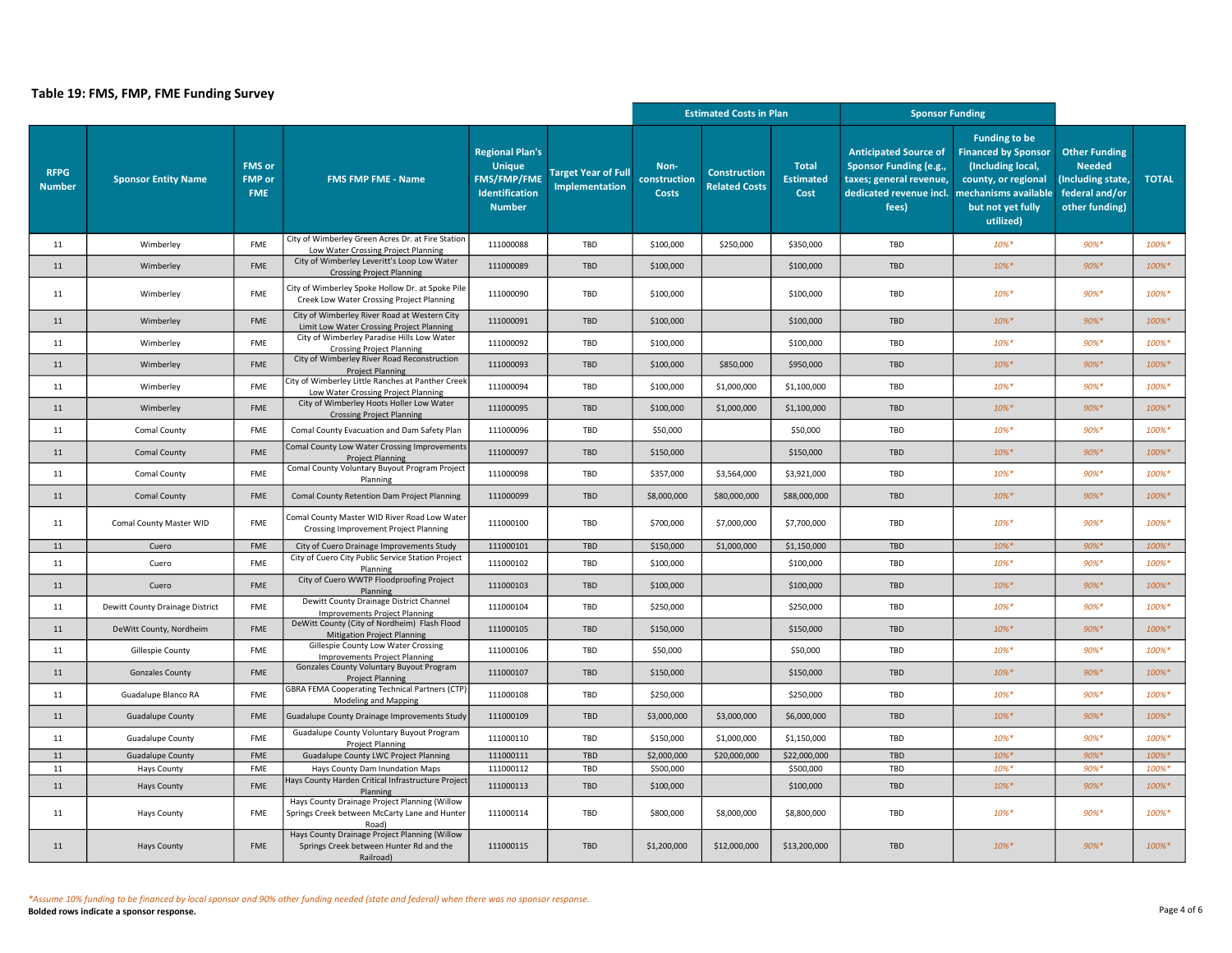|                              |                                 |                                              |                                                                                                     |                                                                                                  |                                                     | <b>Estimated Costs in Plan</b>       |                                             |                                          | <b>Sponsor Funding</b>                                                                                                                            |                                                                                                                                  |                                                                                                |              |
|------------------------------|---------------------------------|----------------------------------------------|-----------------------------------------------------------------------------------------------------|--------------------------------------------------------------------------------------------------|-----------------------------------------------------|--------------------------------------|---------------------------------------------|------------------------------------------|---------------------------------------------------------------------------------------------------------------------------------------------------|----------------------------------------------------------------------------------------------------------------------------------|------------------------------------------------------------------------------------------------|--------------|
| <b>RFPG</b><br><b>Number</b> | <b>Sponsor Entity Name</b>      | <b>FMS</b> or<br><b>FMP</b> or<br><b>FME</b> | <b>FMS FMP FME - Name</b>                                                                           | <b>Regional Plan's</b><br><b>Unique</b><br><b>FMS/FMP/FME</b><br>Identification<br><b>Number</b> | <b>Target Year of Full</b><br><b>Implementation</b> | Non-<br>construction<br><b>Costs</b> | <b>Construction</b><br><b>Related Costs</b> | <b>Total</b><br><b>Estimated</b><br>Cost | <b>Anticipated Source of</b><br><b>Sponsor Funding (e.g.,</b><br>taxes; general revenue,<br>dedicated revenue incl. mechanisms available<br>fees) | <b>Funding to be</b><br><b>Financed by Sponsor</b><br>(Including local,<br>county, or regional<br>but not yet fully<br>utilized) | <b>Other Funding</b><br><b>Needed</b><br>(Including state,<br>federal and/or<br>other funding) | <b>TOTAL</b> |
| 11                           | <b>Hays County</b>              | FME                                          | Hays County Southeastern Property Acquisition<br><b>Project Planning</b>                            | 111000116                                                                                        | TBD                                                 | \$800,000                            | \$8,000,000                                 | \$8,800,000                              | TBD                                                                                                                                               | $10\%$ *                                                                                                                         | $90%$ *                                                                                        | 100%*        |
| 11                           | <b>Hays County</b>              | <b>FME</b>                                   | Hays County The Willow Springs Drainage<br>Improvement Project Planning                             | 111000117                                                                                        | TBD                                                 | \$1,124,000                          | \$11,234,000                                | \$12,358,000                             | <b>TBD</b>                                                                                                                                        | $10\%*$                                                                                                                          | 90%*                                                                                           | 100%*        |
| 11                           | <b>Hays County</b>              | <b>FME</b>                                   | Hays County Community Flood Mitigation Project<br>Planning                                          | 111000118                                                                                        | TBD                                                 | \$238,035                            |                                             | \$238,035                                | TBD                                                                                                                                               | $10\%$ *                                                                                                                         | 90%*                                                                                           | 100%*        |
| 11                           | Hunts ISD                       | FME                                          | Hunts ISD Storm Drainage Infrastructure Project<br>Planning                                         | 111000119                                                                                        | TBD                                                 | \$100,000                            |                                             | \$100,000                                | TBD                                                                                                                                               | $10\%*$                                                                                                                          | $90%$ *                                                                                        | 100%*        |
| 11                           | Ingram ISD                      | <b>FME</b>                                   | Ingram ISD Construct New Storm Drainage<br>Infrastructure                                           | 111000120                                                                                        | TBD                                                 | \$100,000                            |                                             | \$100,000                                | TBD                                                                                                                                               | $10\%$ *                                                                                                                         | $90%$ *                                                                                        | 100%*        |
| 11                           | Ingram ISD                      | <b>FME</b>                                   | Ingram ISD Improve Existing Storm Drainage<br>Infrastructure                                        | 111000121                                                                                        | TBD                                                 | \$100,000                            |                                             | \$100,000                                | TBD                                                                                                                                               | $10\%*$                                                                                                                          | $90%$ *                                                                                        | 100%*        |
| 11                           | Kerr County                     | <b>FME</b>                                   | Kerr County Storm Drainage Infrastructure<br><b>Project Planning</b>                                | 111000122                                                                                        | TBD                                                 | \$120,000                            | \$1,200,000                                 | \$1,320,000                              | TBD                                                                                                                                               | $10\%$ *                                                                                                                         | 90%*                                                                                           | 100%*        |
| 11                           | <b>Kerr County</b>              | FME                                          | Kerr County Dam Integrity Study                                                                     | 111000123                                                                                        | TBD                                                 | \$500,000                            |                                             | \$500,000                                | TBD                                                                                                                                               | 0%                                                                                                                               | 100%                                                                                           | 100%         |
| 11                           | Kerr ISD                        | FME                                          | Kerr ISD Storm Drainage Infrastructure Project<br>Planning                                          | 111000124                                                                                        | TBD                                                 | \$100,000                            |                                             | \$100,000                                | TBD                                                                                                                                               | $10\%$ *                                                                                                                         | 90%*                                                                                           | 100%*        |
| 11                           | Refugio County                  | FME                                          | Refugio County (Town of Woodsboro) Water<br>System Resilience Project Planning                      | 111000125                                                                                        | TBD                                                 | \$691,013                            | \$6,910,131                                 | \$7,601,144                              | TBD                                                                                                                                               | $10\%*$                                                                                                                          | $90%$ *                                                                                        | 100%*        |
| 11                           | <b>Travis County</b>            | <b>FME</b>                                   | Travis County Voluntary Buyout Program Project<br>Planning                                          | 111000126                                                                                        | TBD                                                 | \$300,000                            | \$3,000,000                                 | \$3,300,000                              | TBD                                                                                                                                               | $10\%$ *                                                                                                                         | $90%$ *                                                                                        | 100%*        |
| 11                           | Upper Guadalupe River Authority | <b>FME</b>                                   | Upper Guadalupe River Authority Evaluation of<br>Water and Sediment Control Facilities              | 111000127                                                                                        | TBD                                                 | \$250,000                            |                                             | \$250,000                                | TBD                                                                                                                                               | $10\%*$                                                                                                                          | $90%$ *                                                                                        | 100%*        |
| 11                           | Victoria County                 | FME                                          | Victoria County Planning and Development<br>Standards Study                                         | 111000128                                                                                        | TBD                                                 | \$100,000                            |                                             | \$100,000                                | TBD                                                                                                                                               | $10\%*$                                                                                                                          | $90%$ *                                                                                        | 100%*        |
| 11                           | Victoria County                 | <b>FME</b>                                   | Victoria County Drainage Improvements Study                                                         | 111000129                                                                                        | TBD                                                 | \$150,000                            | \$1,000,000                                 | \$1,150,000                              | <b>TBD</b>                                                                                                                                        | 10%*                                                                                                                             | 90%*                                                                                           | 100%*        |
| 11                           | Victoria County                 | FME                                          | Victoria County FIRMs                                                                               | 111000130                                                                                        | TBD                                                 | \$500,000                            |                                             | \$500,000                                | TBD                                                                                                                                               | $10\%$ *                                                                                                                         | 90%*                                                                                           | 100%*        |
| 11                           | Victoria County                 | FME                                          | Victoria County Drainage Improvements around<br><b>County EOC Project Planning</b>                  | 111000131                                                                                        | TBD                                                 | \$100,000                            | \$250,000                                   | \$350,000                                | TBD                                                                                                                                               | $10\%*$                                                                                                                          | $90%$ *                                                                                        | 100%*        |
| 11                           | Victoria County                 | FME                                          | Victoria County Bridge Improvements Project<br>Planning                                             | 111000132                                                                                        | TBD                                                 | \$500,000                            | \$5,000,000                                 | \$5,500,000                              | TBD                                                                                                                                               | $10\%$ *                                                                                                                         | $90%$ *                                                                                        | 100%*        |
| 11                           | Victoria County                 | FME                                          | Victoria County Voluntary Buyout Program<br><b>Project Planning</b>                                 | 111000133                                                                                        | TBD                                                 | \$300,000                            | \$3,000,000                                 | \$3,300,000                              | TBD                                                                                                                                               | $10\%*$                                                                                                                          | $90%$ *                                                                                        | 100%*        |
| 11                           | <b>Wilson County</b>            | FME                                          | Wilson County Stormwater Management Plan                                                            | 111000134                                                                                        | TBD                                                 | \$500,000                            |                                             | \$500,000                                | TBD                                                                                                                                               | $10\%$ *                                                                                                                         | 90%*                                                                                           | 100%*        |
| 11                           | <b>Wilson County</b>            | FME                                          | Wilson County Low Water Crossing<br><b>Improvements Project Planning</b>                            | 111000135                                                                                        | TBD                                                 | \$150,000                            | \$1,200,000                                 | \$1,350,000                              | TBD                                                                                                                                               | 10%*                                                                                                                             | $90\%$ *                                                                                       | 100%*        |
| 11                           | <b>Wilson County</b>            | FME                                          | Wilson County Voluntary Buyout Program Project<br>Planning                                          | 111000136                                                                                        | TBD                                                 | \$150,000                            | \$850,000                                   | \$1,000,000                              | TBD                                                                                                                                               | $10\%*$                                                                                                                          | 90%*                                                                                           | 100%*        |
| 11                           | <b>Blanco County</b>            | FME                                          | Emergency power generators at critical<br>infrastructure/key resource locations project<br>planning | 111000137                                                                                        | TBD                                                 | \$100,000                            |                                             | \$100,000                                | TBD                                                                                                                                               | $10\%*$                                                                                                                          | 90%*                                                                                           | 100%*        |
| 11                           | Kendall County                  | FME                                          | Cypress Creek regional detention                                                                    | 111000138                                                                                        | TBD                                                 | \$113,855                            |                                             | \$113,855                                | TBD                                                                                                                                               | $10\%$ <sup>*</sup>                                                                                                              | 90%*                                                                                           | 100%*        |
| 11                           | <b>Guadalupe RFPG</b>           | <b>FMS</b>                                   | Property Acquisition and Structural Elevation                                                       | 112000187                                                                                        | TBD                                                 |                                      |                                             | \$1,250,000                              | TBD                                                                                                                                               | $10\%*$                                                                                                                          | $90%$ *                                                                                        | 100%*        |
| 11                           | <b>Guadalupe RFPG</b>           | FMS                                          | Infrastructure Projects                                                                             | 112000190                                                                                        | TBD                                                 |                                      |                                             | \$21,611,000                             | TBD                                                                                                                                               | $10\%$ *                                                                                                                         | 90%*                                                                                           | 100%*        |
| $11\,$                       | <b>Guadalupe RFPG</b>           | FMS                                          | <b>Education and Outreach</b>                                                                       | 112000186                                                                                        | TBD                                                 |                                      |                                             | \$977,450                                | TBD                                                                                                                                               | $10\%*$                                                                                                                          | $90%$ *                                                                                        | 100%*        |
| 11                           | Guadalupe RFPG                  | FMS                                          | Flood Measurement and Warning                                                                       | 112000189                                                                                        | TBD                                                 |                                      |                                             | \$9,541,200                              | TBD                                                                                                                                               | $10\%$ *                                                                                                                         | $90%$ *                                                                                        | 100%*        |
| $11\,$                       | Guadalupe RFPG                  | FMS                                          | <b>Regulatory and Guidance</b>                                                                      | 112000188                                                                                        | TBD                                                 |                                      |                                             | \$92,500                                 | TBD                                                                                                                                               | $10\%*$                                                                                                                          | 90%*                                                                                           | 100%*        |
| 11                           | <b>Blanco County</b>            | FMP                                          | Detention on the Blanco River                                                                       | 113000001                                                                                        | TBD                                                 |                                      |                                             | \$9,338,463                              | TBD                                                                                                                                               | $10\%$ *                                                                                                                         | 90%*                                                                                           | 100%*        |
| 11                           | Kyle                            | FMP                                          | Plum Creek Tributary 3 Arbor Knot Dr.<br>Improvement                                                | 113000006                                                                                        | TBD                                                 |                                      |                                             | \$557,397                                | TBD                                                                                                                                               | $10\%*$                                                                                                                          | $90%$ *                                                                                        | 100%*        |
| 11                           | Kyle                            | FMP                                          | Plum Creek Tributary 4 Sledge Rd. Improvement                                                       | 113000007                                                                                        | TBD                                                 |                                      |                                             | \$1,148,532                              | TBD                                                                                                                                               | $10\%$ *                                                                                                                         | 90%*                                                                                           | 100%*        |
| 11                           | Kyle                            | FMP                                          | Plum Creek Tributary 4 FM 150 Improvement                                                           | 113000008                                                                                        | TBD                                                 |                                      |                                             | \$2,022,753                              | TBD                                                                                                                                               | $10\%*$                                                                                                                          | $90%$ *                                                                                        | 100%*        |